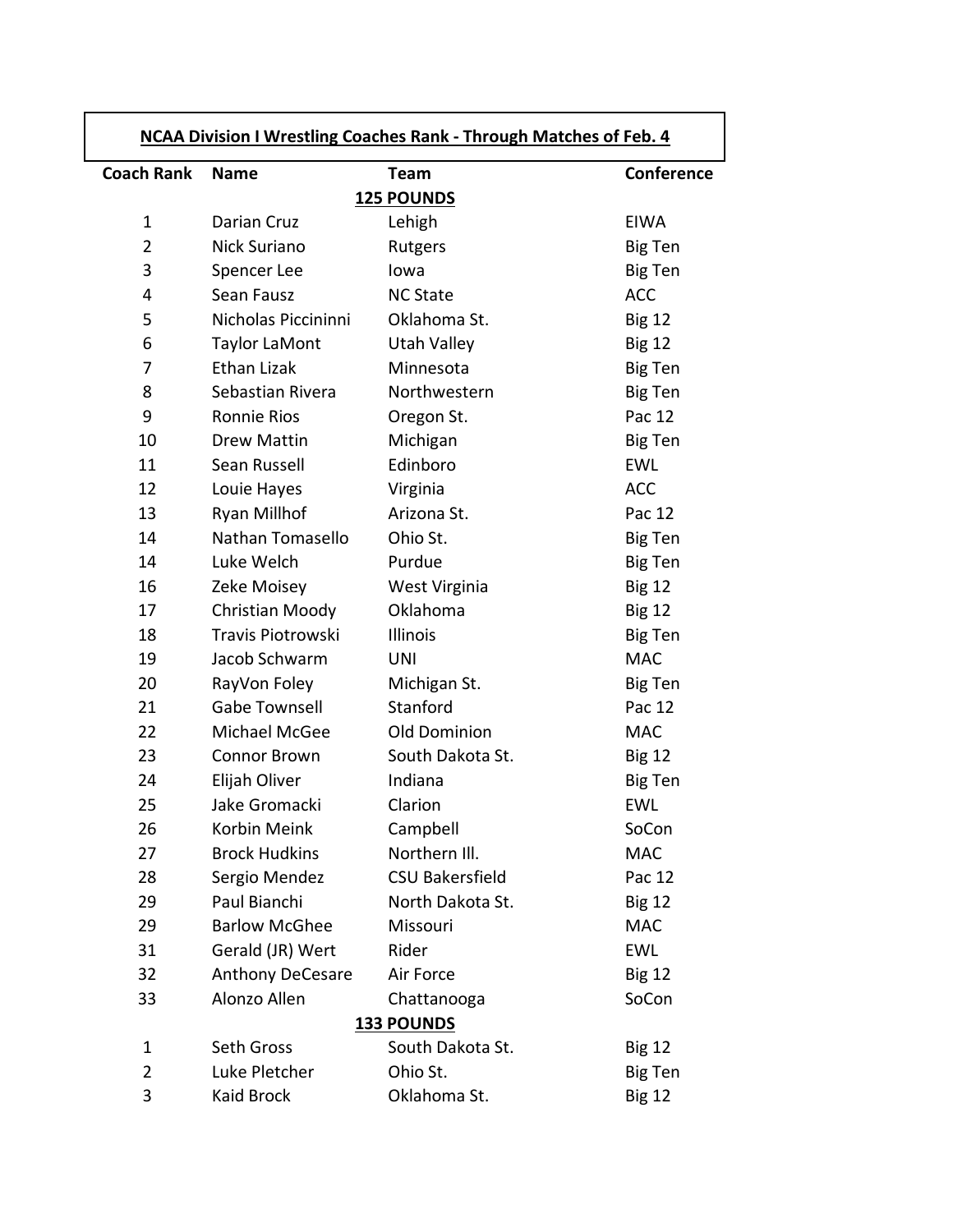| 4  | <b>Austin DeSanto</b>   | Drexel                 | <b>EIWA</b>    |
|----|-------------------------|------------------------|----------------|
| 5  | <b>Stevan Micic</b>     | Michigan               | <b>Big Ten</b> |
| 6  | <b>Montorie Bridges</b> | Wyoming                | <b>Big 12</b>  |
| 7  | Jack Mueller            | Virginia               | <b>ACC</b>     |
| 8  | John Erneste            | Missouri               | <b>MAC</b>     |
| 9  | Josh Terao              | American               | <b>EIWA</b>    |
| 10 | <b>Scott Parker</b>     | Lehigh                 | <b>EIWA</b>    |
| 11 | Dom Forys               | Pittsburgh             | <b>ACC</b>     |
| 12 | Mitch McKee             | Minnesota              | <b>Big Ten</b> |
| 13 | Dennis Gustafson        | Virginia Tech          | <b>ACC</b>     |
| 14 | Ali Naser               | Arizona St.            | Pac 12         |
| 15 | Scott Delvecchio        | Rutgers                | Big Ten        |
| 16 | Cameron Kelly           | Ohio                   | <b>MAC</b>     |
| 17 | Korbin Myers            | Edinboro               | <b>EWL</b>     |
| 18 | <b>Bryan Lantry</b>     | <b>Buffalo</b>         | <b>MAC</b>     |
| 19 | <b>Tariq Wilson</b>     | <b>NC State</b>        | <b>ACC</b>     |
| 20 | Zachary Sherman         | North Carolina         | <b>ACC</b>     |
| 21 | Corey Keener            | Penn St.               | Big Ten        |
| 21 | <b>Ben Thornton</b>     | Purdue                 | Big Ten        |
| 23 | Anthony Cefelo          | Rider                  | <b>EWL</b>     |
| 23 | Sean Nickell            | <b>CSU Bakersfield</b> | Pac 12         |
| 25 | Rico Montoya            | Northern Colo.         | <b>Big 12</b>  |
| 26 | Colin Valdivez          | Northwestern           | Big Ten        |
| 27 | Dylan Duncan            | Illinois               | Big Ten        |
| 28 | Cam Sykora              | North Dakota St.       | <b>Big 12</b>  |
| 28 | Anthony Tutolo          | Kent St.               | <b>MAC</b>     |
| 30 | <b>Matthew Schmitt</b>  | West Virginia          | <b>Big 12</b>  |
| 31 | Nathan Boston           | Campbell               | SoCon          |
| 32 | Josh Finesilver         | Duke                   | <b>ACC</b>     |
| 33 | Caleb Richardson        | <b>Old Dominion</b>    | <b>MAC</b>     |
|    |                         | 141 POUNDS             |                |
| 1  | <b>Bryce Meredith</b>   | Wyoming                | <b>Big 12</b>  |
| 2  | Kevin Jack              | <b>NC State</b>        | <b>ACC</b>     |
| 3  | Jaydin Eierman          | Missouri               | <b>MAC</b>     |
| 4  | Yianni Diakomihalis     | Cornell                | <b>EIWA</b>    |
| 5  | <b>Brock Zacherl</b>    | Clarion                | <b>EWL</b>     |
| 6  | Dean Heil               | Oklahoma St.           | <b>Big 12</b>  |
| 7  | Joey McKenna            | Ohio St.               | Big Ten        |
| 8  | Nick Lee                | Penn St.               | Big Ten        |
| 9  | <b>Josh Alber</b>       | <b>UNI</b>             | <b>MAC</b>     |
| 10 | Mason Smith             | Central Mich.          | <b>MAC</b>     |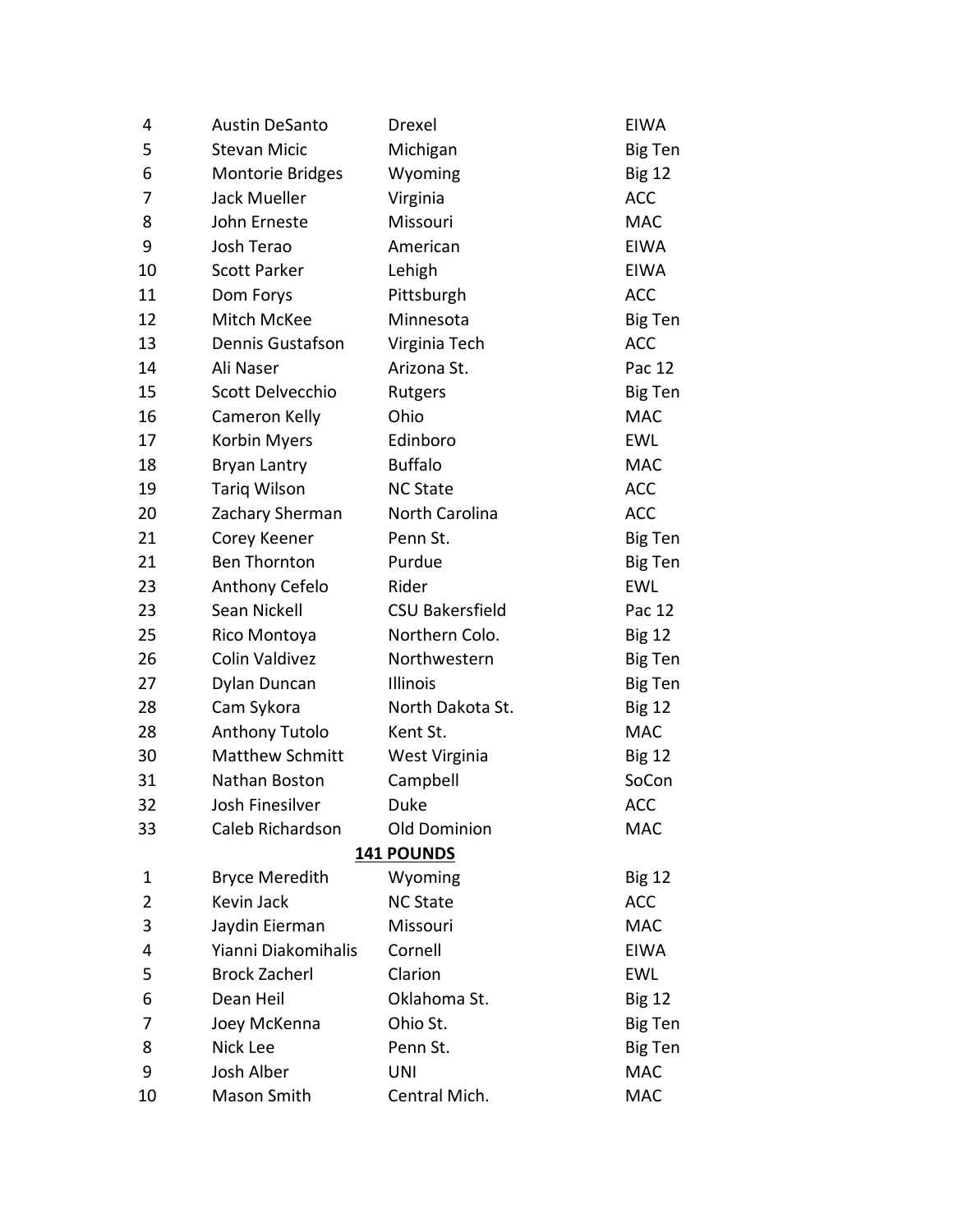| 11             | Thomas Thorn            | Minnesota              | Big Ten        |
|----------------|-------------------------|------------------------|----------------|
| 12             | Chad Red                | Nebraska               | Big Ten        |
| 12             | <b>Tyler Smith</b>      | <b>Bucknell</b>        | <b>EIWA</b>    |
| 14             | Luke Karam              | Lehigh                 | <b>EIWA</b>    |
| 15             | Michael Carr            | Illinois               | Big Ten        |
| 16             | Nate Limmex             | Purdue                 | <b>Big Ten</b> |
| 17             | Nick Zanetta            | Pittsburgh             | <b>ACC</b>     |
| 17             | Nicholas Gil            | Navy                   | <b>EIWA</b>    |
| 19             | Cole Weaver             | Indiana                | Big Ten        |
| 20             | <b>Austin Headlee</b>   | North Carolina         | <b>ACC</b>     |
| 21             | Alex Madrigal           | <b>Old Dominion</b>    | <b>MAC</b>     |
| 22             | Eli Stickley            | Wisconsin              | Big Ten        |
| 23             | <b>Brent Moore</b>      | Virginia Tech          | <b>ACC</b>     |
| 23             | Javier Gasca III        | Michigan St.           | Big Ten        |
| 25             | <b>Tyson Dippery</b>    | Rider                  | <b>EWL</b>     |
| 26             | <b>Russell Rohlfing</b> | <b>CSU Bakersfield</b> | Pac 12         |
| 27             | Kyle Shoop              | Lock Haven             | <b>EWL</b>     |
| 28             | Salvatore Profaci       | Michigan               | Big Ten        |
| 29             | <b>Colton Schilling</b> | Cal Poly               | Pac 12         |
| 30             | Alexander Jaffe         | Harvard                | <b>EIWA</b>    |
| 30             | Evan Cheek              | Cleveland St.          | <b>EWL</b>     |
| 32             | Mike Longo              | Oklahoma               | <b>Big 12</b>  |
| 33             | Mike Pongracz           | Chattanooga            | SoCon          |
|                |                         | <b>149 POUNDS</b>      |                |
| $\mathbf{1}$   | Zain Retherford         | Penn St.               | Big Ten        |
| $\overline{2}$ | <b>Brandon Sorensen</b> | Iowa                   | Big Ten        |
| 3              | <b>Grant Leeth</b>      | Missouri               | <b>MAC</b>     |
| 4              | Justin Oliver           | Central Mich.          | <b>MAC</b>     |
| 5              | <b>Ryan Deakin</b>      | Northwestern           | Big Ten        |
| 6              | Ke-Shawn Hayes          | Ohio St.               | Big Ten        |
| 7              | <b>Troy Heilmann</b>    | North Carolina         | <b>ACC</b>     |
| 8              | Max Thomsen             | UNI                    | <b>MAC</b>     |
| 9              | Jason Tsirtis           | Arizona St.            | Pac 12         |
| 10             | Matthew Kolodzik        | Princeton              | <b>EIWA</b>    |
| 11             | <b>Colton McCrystal</b> | Nebraska               | Big Ten        |
| 12             | Eleazar Deluca          | Rutgers                | Big Ten        |
| 13             | <b>Beau Donahue</b>     | <b>NC State</b>        | <b>ACC</b>     |
| 14             | Boo Lewallen            | Oklahoma St.           | <b>Big 12</b>  |
| 15             | <b>Ryan Blees</b>       | Virginia Tech          | <b>ACC</b>     |
| 15             | Ronald Perry            | Lock Haven             | <b>EWL</b>     |
| 17             | <b>Steve Bleise</b>     | Minnesota              | Big Ten        |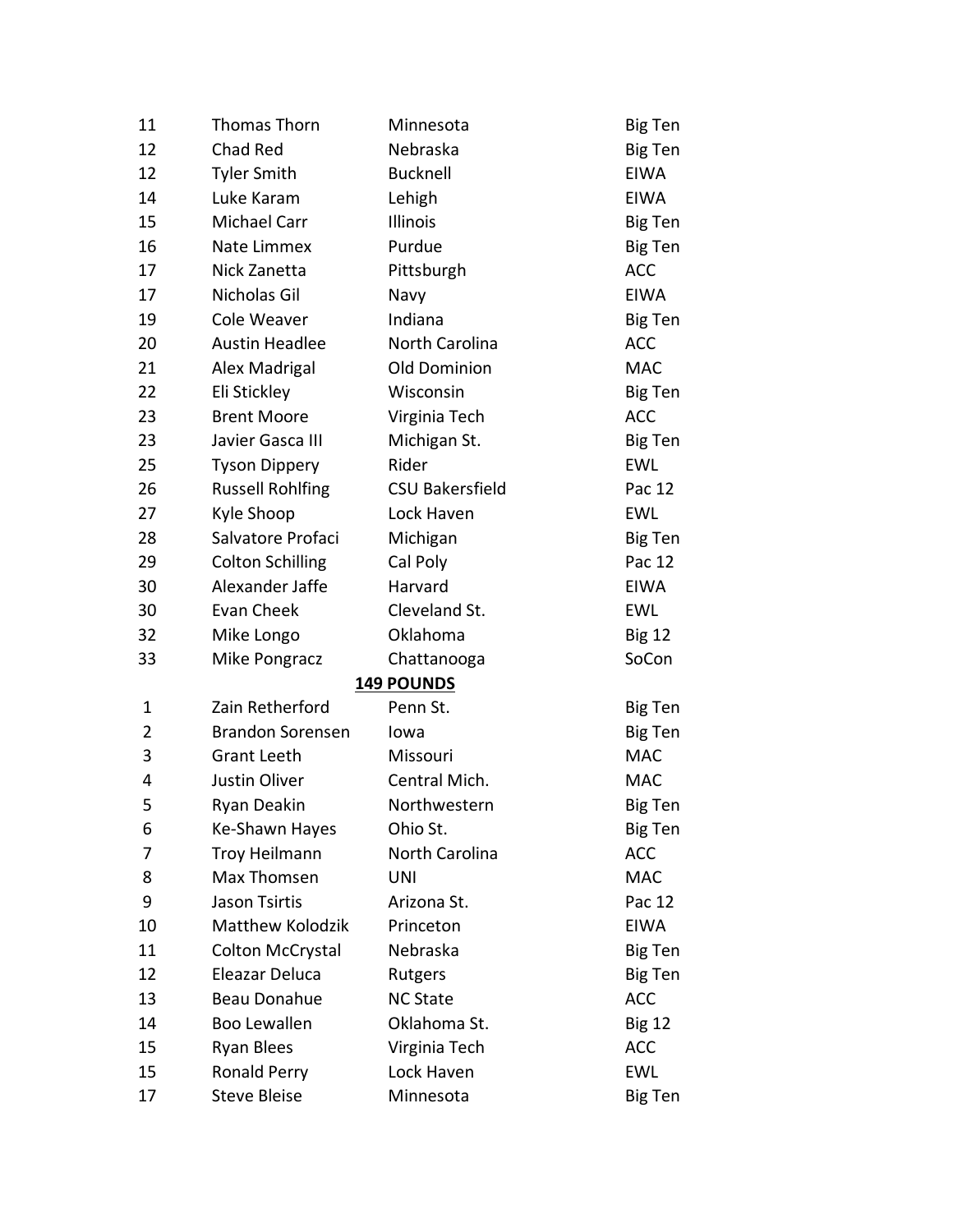| 18 | <b>Alfred Bannister</b> | Maryland               | <b>Big Ten</b> |
|----|-------------------------|------------------------|----------------|
| 19 | Michael Sprague         | American               | <b>EIWA</b>    |
| 20 | Jarrett Degen           | Iowa St.               | <b>Big 12</b>  |
| 21 | Khristian Olivas        | Fresno St.             | <b>Big 12</b>  |
| 22 | Cortlandt Schuyler      | Lehigh                 | <b>EIWA</b>    |
| 23 | Sam Krivus              | Virginia               | <b>ACC</b>     |
| 24 | Corey Wilding           | Navy                   | <b>EIWA</b>    |
| 25 | <b>Malik Amine</b>      | Michigan               | Big Ten        |
| 26 | Davion Jeffries         | Oklahoma               | <b>Big 12</b>  |
| 27 | Sam Turner              | Wyoming                | <b>Big 12</b>  |
| 28 | Kyle Gliva              | North Dakota St.       | <b>Big 12</b>  |
| 29 | Kyle Springer           | Eastern Mich.          | <b>MAC</b>     |
| 30 | <b>Trevor Elfvin</b>    | Drexel                 | <b>EIWA</b>    |
| 30 | <b>Tyler Buckiso</b>    | The Citadel            | SoCon          |
| 32 | William Koll            | Cornell                | <b>EIWA</b>    |
| 33 | Nicholas Monico         | Kent St.               | <b>MAC</b>     |
|    |                         | <b>157 POUNDS</b>      |                |
| 1  | Jason Nolf              | Penn St.               | Big Ten        |
| 2  | Michael Kemerer         | lowa                   | <b>Big Ten</b> |
| 3  | Hayden Hidlay           | <b>NC State</b>        | <b>ACC</b>     |
| 4  | Joseph Lavallee         | Missouri               | <b>MAC</b>     |
| 5  | Micah Jordan            | Ohio St.               | Big Ten        |
| 5  | Joshua Shields          | Arizona St.            | Pac 12         |
| 7  | Alec Pantaleo           | Michigan               | Big Ten        |
| 8  | <b>Tyler Berger</b>     | Nebraska               | Big Ten        |
| 9  | Clayton Ream            | North Dakota St.       | <b>Big 12</b>  |
| 10 | Archie Colgan           | Wyoming                | <b>Big 12</b>  |
| 11 | <b>Mitch Finesilver</b> | <b>Duke</b>            | <b>ACC</b>     |
| 12 | Luke Zilverberg         | South Dakota St.       | <b>Big 12</b>  |
| 13 | Mike D'Angelo           | Princeton              | EIWA           |
| 14 | <b>Coleman Hammond</b>  | <b>CSU Bakersfield</b> | Pac 12         |
| 15 | Markus Scheidel         | Columbia               | <b>EIWA</b>    |
| 16 | John Vanschenkbrill     | Rutgers                | Big Ten        |
| 17 | Kennedy Monday          | North Carolina         | <b>ACC</b>     |
| 18 | <b>Andrew Crone</b>     | Wisconsin              | Big Ten        |
| 19 | Paul Fox                | Stanford               | Pac 12         |
| 20 | Jake Short              | Minnesota              | Big Ten        |
| 21 | <b>Bryant Clagon</b>    | Rider                  | EWL            |
| 22 | <b>Garett Hammond</b>   | Drexel                 | <b>EIWA</b>    |
| 23 | Taleb Rahmani           | Pittsburgh             | <b>ACC</b>     |
| 24 | lan Brown               | Lehigh                 | <b>EIWA</b>    |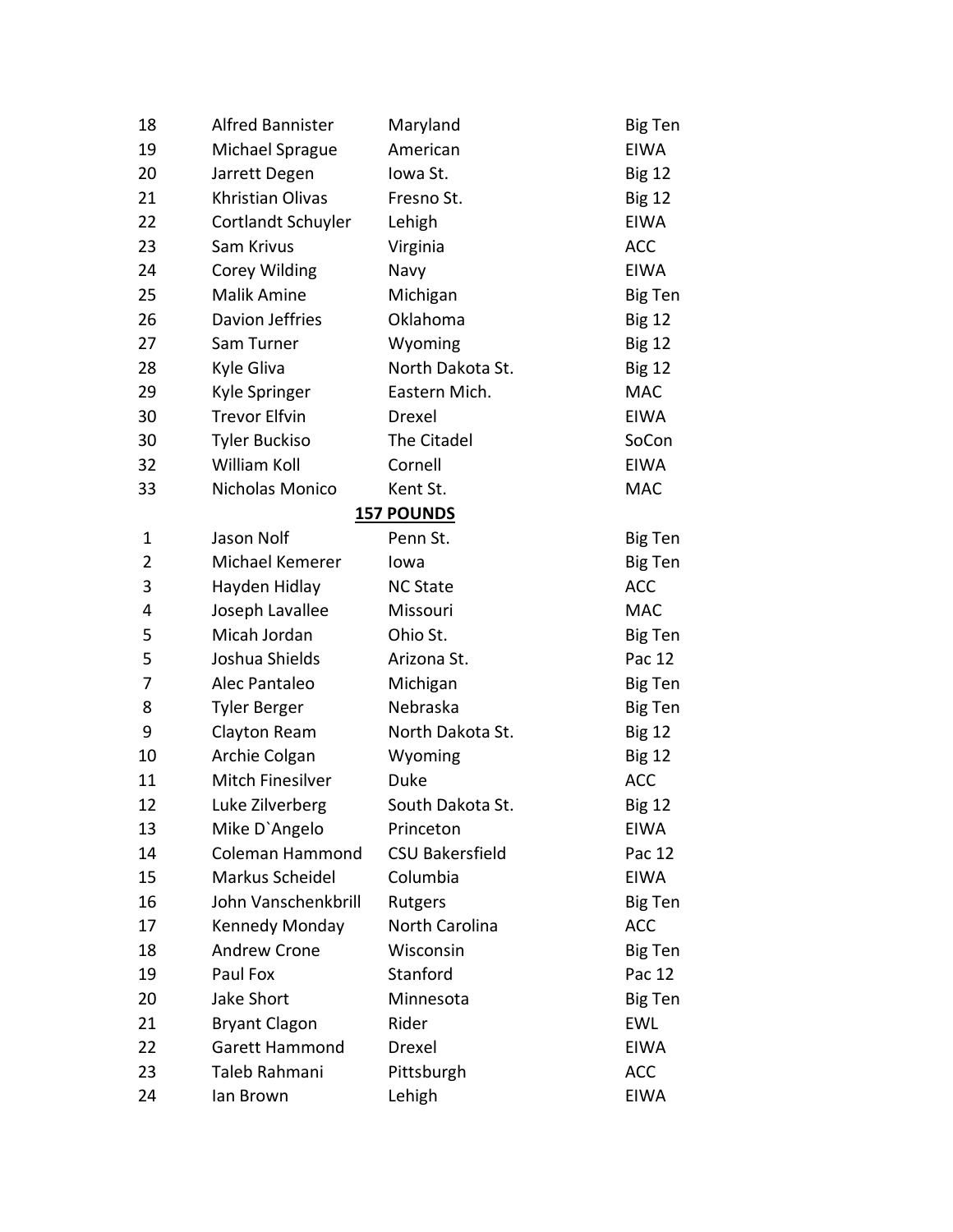| 25             | Larry Early              | Old Dominion      | <b>MAC</b>     |
|----------------|--------------------------|-------------------|----------------|
| 26             | Zachary Davis            | Navy              | <b>EIWA</b>    |
| 27             | <b>Andrew Shomers</b>    | Edinboro          | EWL            |
| 28             | Kyle Langenderfer        | Illinois          | Big Ten        |
| 29             | <b>Tyler Marinelli</b>   | Gardner-Webb      | SoCon          |
| 30             | Jonce Blaylock           | Oklahoma St.      | <b>Big 12</b>  |
| 31             | Justin Staudenmayer      | <b>Brown</b>      | <b>EIWA</b>    |
| 32             | Colin Heffernan          | Central Mich.     | <b>MAC</b>     |
| 33             | <b>Alex Mossing</b>      | Air Force         | <b>Big 12</b>  |
|                |                          | <b>165 POUNDS</b> |                |
| 1              | Vincenzo Joseph          | Penn St.          | Big Ten        |
| $\overline{2}$ | <b>Isaiah Martinez</b>   | Illinois          | Big Ten        |
| 3              | David McFadden           | Virginia Tech     | <b>ACC</b>     |
| 4              | Evan Wick                | Wisconsin         | Big Ten        |
| 5              | <b>Chance Marsteller</b> | Lock Haven        | <b>EWL</b>     |
| 6              | Alex Marinelli           | Iowa              | <b>Big Ten</b> |
| 7              | Logan Massa              | Michigan          | Big Ten        |
| 8              | Chad Walsh               | Rider             | <b>EWL</b>     |
| 9              | <b>Chandler Rogers</b>   | Oklahoma St.      | <b>Big 12</b>  |
| 10             | Nicholas Wanzek          | Minnesota         | Big Ten        |
| 11             | <b>Richie Lewis</b>      | Rutgers           | Big Ten        |
| 12             | Isaiah White             | Nebraska          | Big Ten        |
| 13             | <b>Branson Ashworth</b>  | Wyoming           | <b>Big 12</b>  |
| 14             | Anthony Valencia         | Arizona St.       | Pac 12         |
| 15             | Te'shan Campbell         | Ohio St.          | Big Ten        |
| 16             | Demetrius Romero         | Utah Valley       | <b>Big 12</b>  |
| 17             | Jonathon Chavez          | Cornell           | <b>EIWA</b>    |
| 18             | Gordon Wolf              | Lehigh            | <b>EIWA</b>    |
| 19             | <b>Drew Daniels</b>      | Navy              | <b>EIWA</b>    |
| 20             | <b>Keilan Torres</b>     | Northern Colo.    | <b>Big 12</b>  |
| 21             | Jonathan Schleifer       | Princeton         | <b>EIWA</b>    |
| 22             | <b>Andrew Fogarty</b>    | North Dakota St.  | <b>Big 12</b>  |
| 23             | May Bethea               | Penn              | <b>EIWA</b>    |
| 24             | Connor Flynn             | Missouri          | <b>MAC</b>     |
| 25             | Dawaylon Barnes          | Oklahoma          | <b>Big 12</b>  |
| 26             | Jacob Morrissey          | Purdue            | Big Ten        |
| 27             | Brian Hamann             | <b>NC State</b>   | <b>ACC</b>     |
| 28             | <b>Vincent Deprez</b>    | Binghamton        | <b>EIWA</b>    |
| 28             | <b>Quentin Perez</b>     | Campbell          | SoCon          |
| 30             | <b>Andrew Atkinson</b>   | Virginia          | <b>ACC</b>     |
| 31             | <b>Ebed Jarrell</b>      | Drexel            | <b>EIWA</b>    |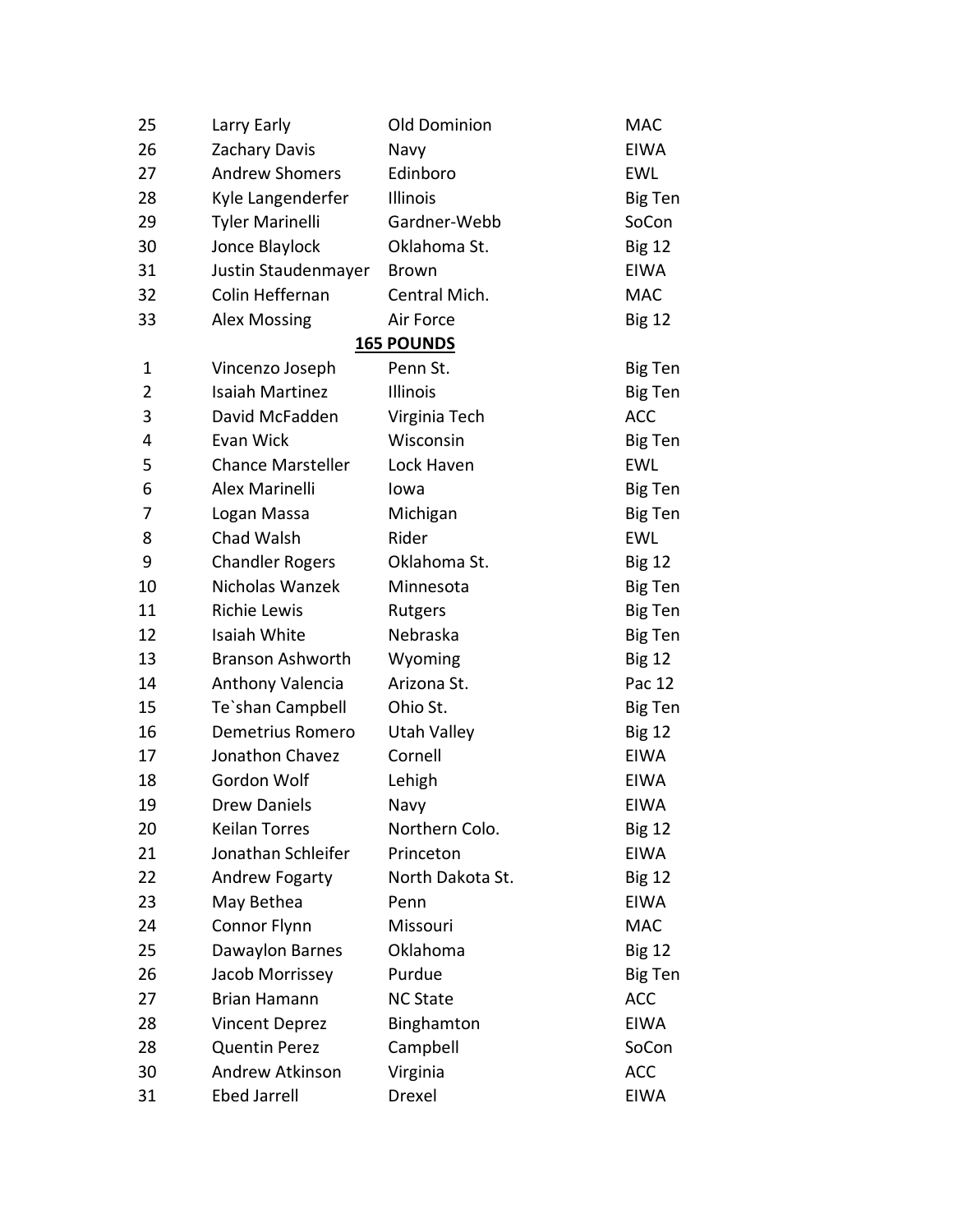| 32             | Chad Pyke              | Chattanooga         | SoCon         |
|----------------|------------------------|---------------------|---------------|
| 33             | Zach Finesilver        | Duke                | <b>ACC</b>    |
|                |                        | <b>174 POUNDS</b>   |               |
| $\mathbf{1}$   | Zahid Valencia         | Arizona St.         | Pac 12        |
| $\overline{2}$ | Mark Hall              | Penn St.            | Big Ten       |
| 3              | Bo Jordan              | Ohio St.            | Big Ten       |
| 4              | Daniel Lewis           | Missouri            | <b>MAC</b>    |
| 5              | Jordan Kutler          | Lehigh              | <b>EIWA</b>   |
| 6              | <b>Myles Amine</b>     | Michigan            | Big Ten       |
| 7              | Taylor Lujan           | <b>UNI</b>          | <b>MAC</b>    |
| 8              | Jadaen Bernstein       | Navy                | <b>EIWA</b>   |
| 9              | Keaton Subjeck         | Stanford            | Pac 12        |
| 10             | David Kocer            | South Dakota St.    | <b>Big 12</b> |
| 11             | Dylan Lydy             | Purdue              | Big Ten       |
| 12             | Jacobe Smith           | Oklahoma St.        | <b>Big 12</b> |
| 13             | Yoanse Mejias          | Oklahoma            | <b>Big 12</b> |
| 14             | Christian Brucki       | Central Mich.       | <b>MAC</b>    |
| 15             | Forrest Przybysz       | Appalachian St.     | SoCon         |
| 16             | <b>Ethan Ramos</b>     | North Carolina      | <b>ACC</b>    |
| 17             | Johnny Sebastian       | Northwestern        | Big Ten       |
| 18             | <b>Brandon Womack</b>  | Cornell             | <b>EIWA</b>   |
| 19             | Daniel Bullard         | <b>NC State</b>     | <b>ACC</b>    |
| 20             | Devin Skatzka          | Indiana             | Big Ten       |
| 21             | Josef Johnson          | Harvard             | <b>EIWA</b>   |
| 22             | Ty Schoffstall         | Edinboro            | <b>EWL</b>    |
| 23             | Joseph Gunther         | Iowa                | Big Ten       |
| 24             | Seldon Wright          | <b>Old Dominion</b> | <b>MAC</b>    |
| 25             | <b>Matt Finesilver</b> | Duke                | <b>ACC</b>    |
| 25             | <b>Hunter Bolen</b>    | Virginia Tech       | <b>ACC</b>    |
| 27             | Ryan Christensen       | Wisconsin           | Big Ten       |
| 27             | Ben Harvey             | Army West Point     | <b>EIWA</b>   |
| 29             | Kimball Bastian        | Utah Valley         | <b>Big 12</b> |
| 30             | Andrew Morgan          | Campbell            | SoCon         |
| 31             | Will Schany            | Virginia            | <b>ACC</b>    |
| 32             | <b>Austin Rose</b>     | Drexel              | <b>EIWA</b>   |
| 33             | Christopher Pfarr      | Minnesota           | Big Ten       |
| 33             | <b>Tyrel White</b>     | Columbia            | <b>EIWA</b>   |
|                |                        | <b>184 POUNDS</b>   |               |
| 1              | <b>Bo Nickal</b>       | Penn St.            | Big Ten       |
| $\overline{2}$ | <b>Myles Martin</b>    | Ohio St.            | Big Ten       |
| 3              | Pete Renda             | <b>NC State</b>     | <b>ACC</b>    |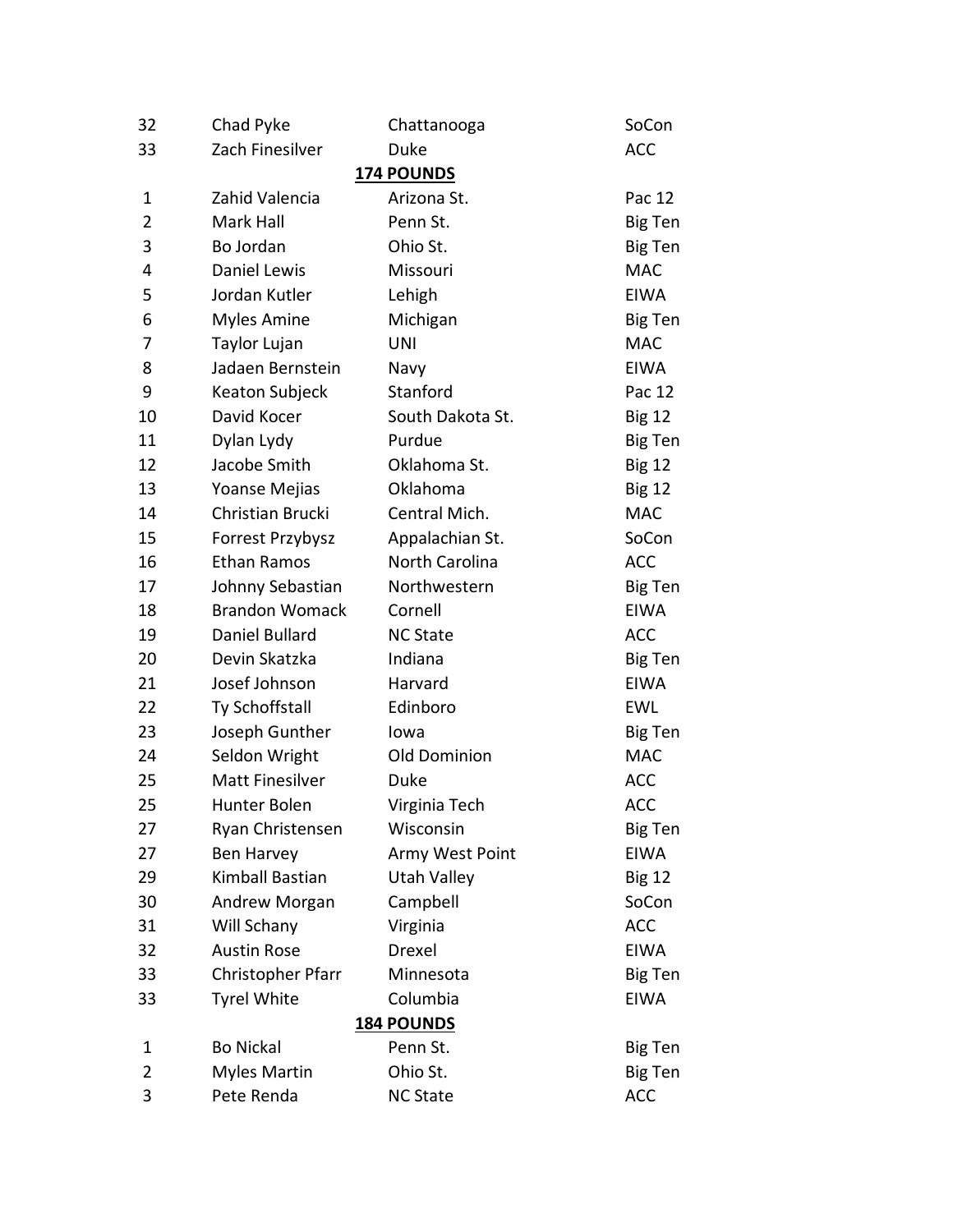| 4  | Domenic Abounader          | Michigan          | Big Ten        |
|----|----------------------------|-------------------|----------------|
| 5  | <b>Emory Parker</b>        | Illinois          | Big Ten        |
| 6  | Zachary Zavatsky           | Virginia Tech     | <b>ACC</b>     |
| 7  | <b>Taylor Venz</b>         | Nebraska          | Big Ten        |
| 8  | <b>Ricky Robertson</b>     | Wisconsin         | Big Ten        |
| 9  | Ryan Preisch               | Lehigh            | <b>EIWA</b>    |
| 10 | Drew Foster                | <b>UNI</b>        | <b>MAC</b>     |
| 11 | Maxwell Dean               | Cornell           | <b>EIWA</b>    |
| 12 | <b>Bryce Carr</b>          | Chattanooga       | SoCon          |
| 13 | Steven Schneider           | Binghamton        | <b>EIWA</b>    |
| 14 | Nick Gravina               | Rutgers           | Big Ten        |
| 15 | Jordan Ellingwood          | Central Mich.     | <b>MAC</b>     |
| 16 | <b>Canten Marriott</b>     | Missouri          | <b>MAC</b>     |
| 17 | Michael Coleman            | Navy              | <b>EIWA</b>    |
| 18 | <b>Chip Ness</b>           | North Carolina    | <b>ACC</b>     |
| 19 | Mitchell Bowman            | Iowa              | <b>Big Ten</b> |
| 20 | <b>Martin Mueller</b>      | South Dakota St.  | <b>Big 12</b>  |
| 21 | Christian LaFragola        | <b>Brown</b>      | EIWA           |
| 22 | Dylan Gabel                | Northern Colo.    | <b>Big 12</b>  |
| 23 | Joe Heyob                  | Penn              | <b>EIWA</b>    |
| 24 | Keegan Moore               | Oklahoma St.      | <b>Big 12</b>  |
| 25 | Alan Clothier              | Appalachian St.   | SoCon          |
| 26 | <b>Alexander DeCiantis</b> | Drexel            | <b>EIWA</b>    |
| 27 | Mitch Sliga                | Northwestern      | Big Ten        |
| 27 | Corey Hazel                | Lock Haven        | <b>EWL</b>     |
| 29 | Nick Corba                 | Cleveland St.     | <b>EWL</b>     |
| 30 | Noah Stewart               | Army West Point   | <b>EIWA</b>    |
| 30 | <b>Greg Bulsak</b>         | Clarion           | <b>EWL</b>     |
| 32 | <b>Drew Phipps</b>         | <b>Bucknell</b>   | <b>EIWA</b>    |
| 33 | Gregg Harvey               | Pittsburgh        | <b>ACC</b>     |
|    |                            | <b>197 POUNDS</b> |                |
| 1  | Kollin Moore               | Ohio St.          | Big Ten        |
| 2  | Jared Haught               | Virginia Tech     | <b>ACC</b>     |
| 3  | Preston Weigel             | Oklahoma St.      | <b>Big 12</b>  |
| 3  | <b>Ben Darmstadt</b>       | Cornell           | <b>EIWA</b>    |
| 5  | <b>Anthony Cassar</b>      | Penn St.          | Big Ten        |
| 6  | Michael Macchiavello       | <b>NC State</b>   | <b>ACC</b>     |
| 7  | <b>William Miklus</b>      | Missouri          | <b>MAC</b>     |
| 8  | Cash Wilcke                | Iowa              | Big Ten        |
| 9  | <b>Frank Mattiace</b>      | Penn              | <b>EIWA</b>    |
| 10 | Jeric Kasunic              | American          | <b>EIWA</b>    |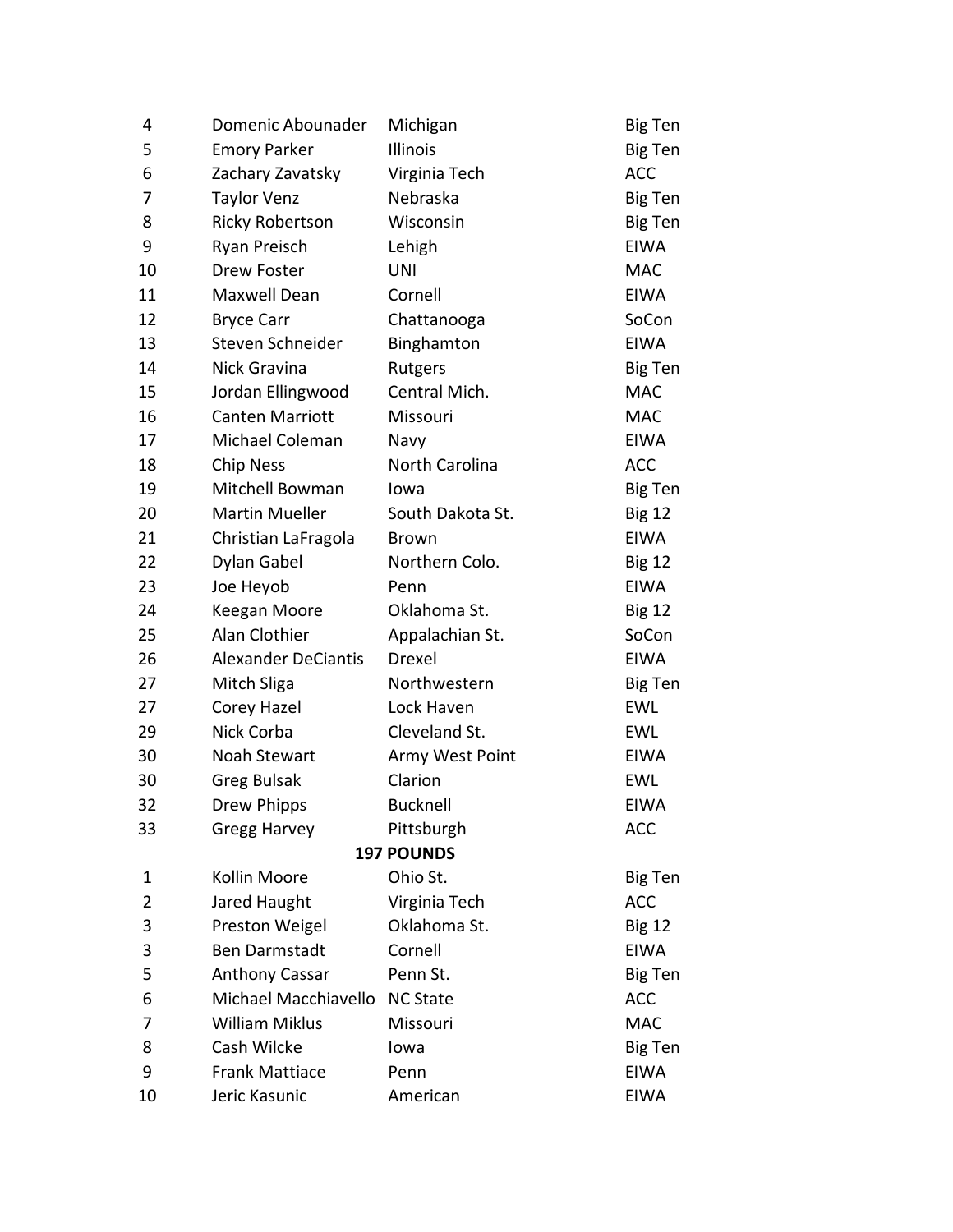| 11 | Kevin Beazley          | Michigan               | Big Ten        |
|----|------------------------|------------------------|----------------|
| 12 | Nate Rotert            | South Dakota St.       | <b>Big 12</b>  |
| 13 | Scottie Boykin         | Chattanooga            | SoCon          |
| 14 | Jacob Holschlag        | UNI                    | <b>MAC</b>     |
| 15 | Matt Williams          | <b>CSU Bakersfield</b> | Pac 12         |
| 16 | Daniel Chaid           | North Carolina         | <b>ACC</b>     |
| 17 | Stephen Loiseau        | Drexel                 | <b>EIWA</b>    |
| 18 | Corey Griego           | Oregon St.             | Pac 12         |
| 19 | Patrick Brucki         | Princeton              | <b>EIWA</b>    |
| 20 | Jacob Seely            | Northern Colo.         | <b>Big 12</b>  |
| 21 | Jacob Smith            | West Virginia          | <b>Big 12</b>  |
| 22 | Christian Brunner      | Purdue                 | Big Ten        |
| 23 | Nathan Traxler         | Stanford               | Pac 12         |
| 24 | <b>Eric Schultz</b>    | Nebraska               | Big Ten        |
| 25 | Chris Weiler           | Lehigh                 | <b>EIWA</b>    |
| 26 | <b>Hunter Ritter</b>   | Wisconsin              | Big Ten        |
| 27 | Jordan Atienza         | Central Mich.          | <b>MAC</b>     |
| 27 | Thomas Lane            | Cal Poly               | Pac 12         |
| 29 | Kyle Conel             | Kent St.               | <b>MAC</b>     |
| 30 | Rocco Caywood          | Army West Point        | EIWA           |
| 31 | Anthony McLaughlin     | Air Force              | <b>Big 12</b>  |
| 32 | <b>Randall Diabe</b>   | Appalachian St.        | SoCon          |
| 33 | Samuel Colbray         | Iowa St.               | <b>Big 12</b>  |
| 33 | <b>Tanner Orndorff</b> | <b>Utah Valley</b>     | <b>Big 12</b>  |
|    |                        | <b>HEAVYWEIGHT</b>     |                |
| 1  | Kyle Snyder            | Ohio St.               | Big Ten        |
| 2  | Adam Coon              | Michigan               | Big Ten        |
| 3  | Samuel Stoll           | lowa                   | <b>Big Ten</b> |
| 4  | Jacob Kasper           | Duke                   | <b>ACC</b>     |
| 5  | Nathan Butler          | Stanford               | Pac 12         |
| 6  | <b>Tanner Hall</b>     | Arizona St.            | Pac 12         |
| 7  | Youssif Hemida         | Maryland               | Big Ten        |
| 8  | <b>Nick Nevills</b>    | Penn St.               | <b>Big Ten</b> |
| 9  | Mike Hughes            | Hofstra                | <b>EIWA</b>    |
| 10 | Amar Dhesi             | Oregon St.             | Pac 12         |
| 11 | Derek White            | Oklahoma St.           | <b>Big 12</b>  |
| 12 | Jordan Wood            | Lehigh                 | <b>EIWA</b>    |
| 13 | <b>Thomas Haines</b>   | Lock Haven             | <b>EWL</b>     |
| 14 | Garrett Ryan           | Columbia               | <b>EIWA</b>    |
| 15 | <b>Shawn Streck</b>    | Purdue                 | Big Ten        |
| 16 | Ryan Solomon           | Pittsburgh             | <b>ACC</b>     |